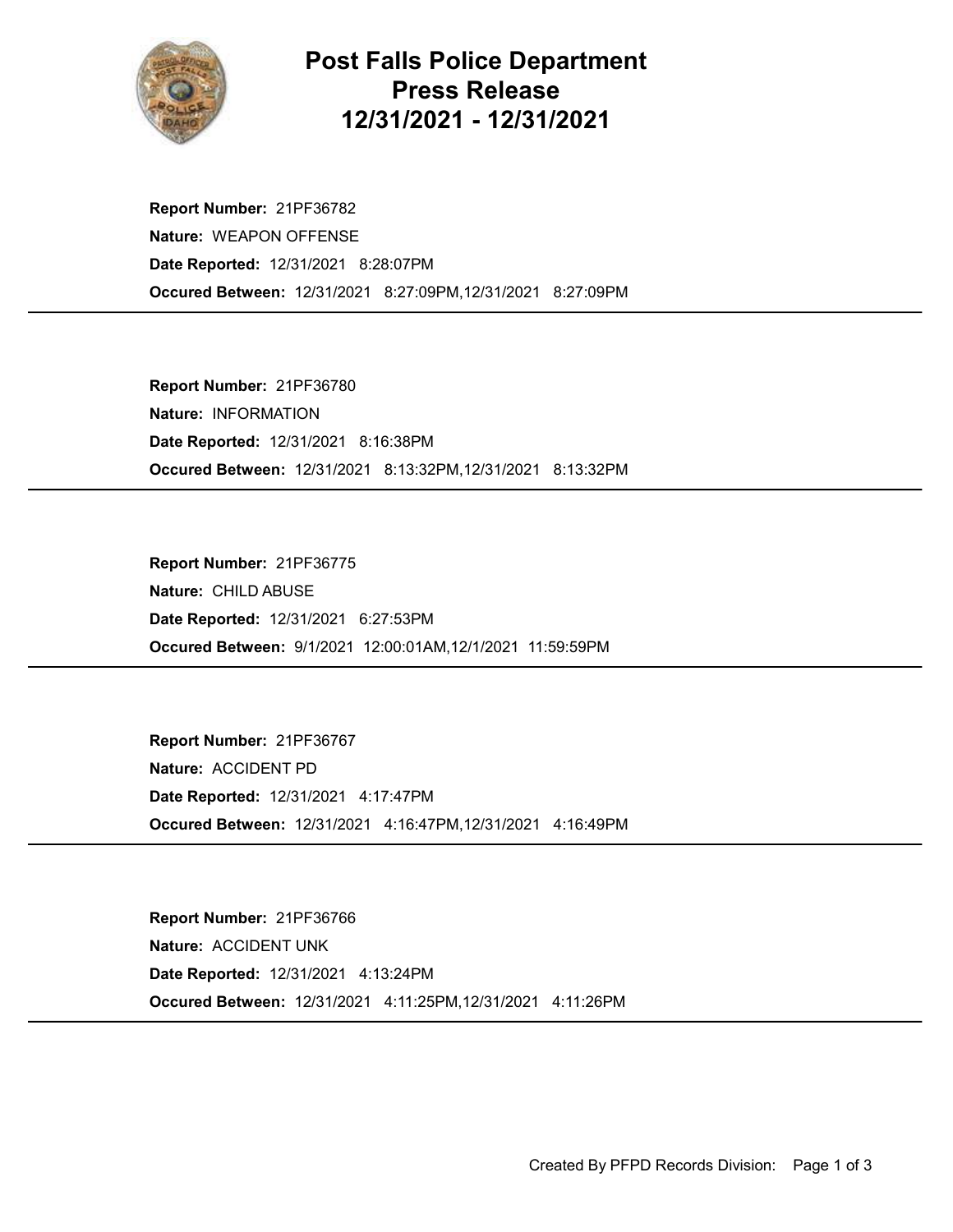Occured Between: 12/31/2021 3:19:40PM,12/31/2021 3:19:40PM Report Number: 21PF36760 Nature: SHOPLIFTER Date Reported: 12/31/2021 3:22:14PM

Occured Between: 10/19/2021 12:00:00AM,12/31/2021 2:32:10PM Report Number: 21PF36755 Nature: PORNOGRAPHY Date Reported: 12/31/2021 2:42:51PM

Occured Between: 12/31/2021 1:44:27PM,12/31/2021 1:44:27PM Report Number: 21PF36749 Nature: DUI Date Reported: 12/31/2021 1:47:26PM

Occured Between: 12/31/2021 1:07:01PM,12/31/2021 1:07:01PM Report Number: 21PF36744 Nature: INFORMATION Date Reported: 12/31/2021 1:14:10PM

Occured Between: 12/31/2021 12:34:31PM,12/31/2021 12:34:33PM Report Number: 21PF36743 Nature: ACCIDENT PD Date Reported: 12/31/2021 12:35:58PM

Occured Between: 12/31/2021 9:59:04AM,12/31/2021 9:59:04AM Report Number: 21PF36731 Nature: FOUND PROPERTY Date Reported: 12/31/2021 10:01:40AM